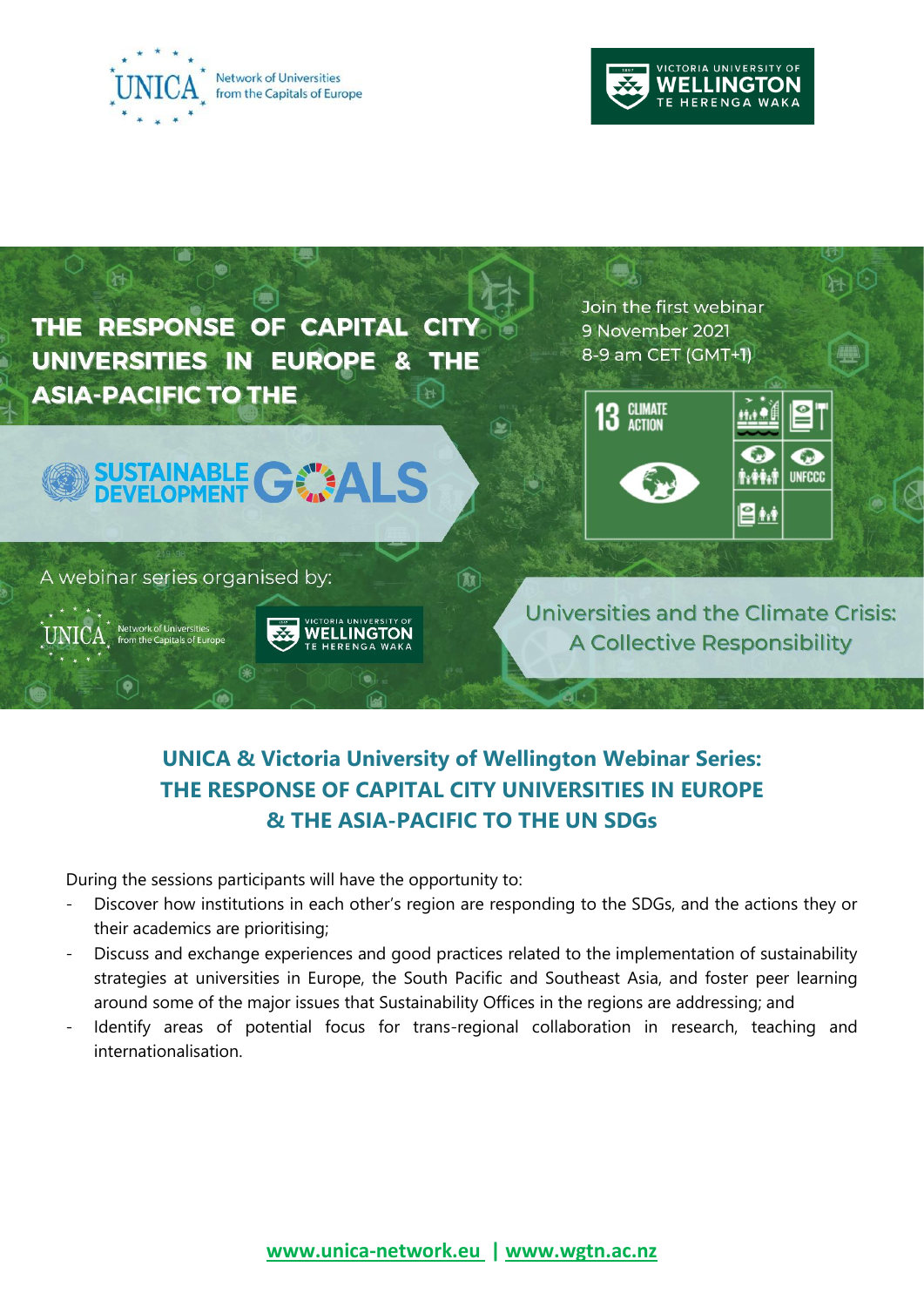



# **WEBINAR: Universities and the Climate Crisis: A Collective Responsibility 9 November 2021, 8 am - 9 am CET (GMT+1)**

Part of a joint webinar series by UNICA and Victoria University of Wellington, looking at the response of capital city universities in Europe and the Asia-Pacific to the United Nations Sustainable Development Goals.

### **Addressing the climate crisis will be the key challenge facing society in the 21st century.**

The United Nations Climate Change Conference, commonly known as COP 26, will be a critical moment in addressing climate change, with world leaders coming together in Glasgow to submit their long term goals and discuss the implementation of the 2015 Paris Agreement.

Through sharing evidence and research, universities are playing a key role in supporting decision makers, with the aim to make COP 26 a success.

Universities are in a unique position to support society to make a just transition to a low carbon future, through their capacity to develop and share knowledge, skills and research. Universities are also key in equipping the next generation of leaders to have the knowledge, skills and values needed to address the climate crisis.

Students continue to show high levels of concern about climate change, as seen in the Global Climate Strikes, wanting their universities to take strong action to address the climate crisis<sup>1</sup>.

This webinar will highlight how universities are taking a leading role in addressing the climate crisis, demonstrating how collaborations across regions in research, learning and teaching, and internationalisation can make a positive impact.

United Nations Sustainable Development Goal 13 is about taking urgent action to combat climate change and its impacts.

<sup>1</sup> [Climate Change Tracker](https://www.sos-uk.org/research/climate-change-tracker) – Research | SOS - UK